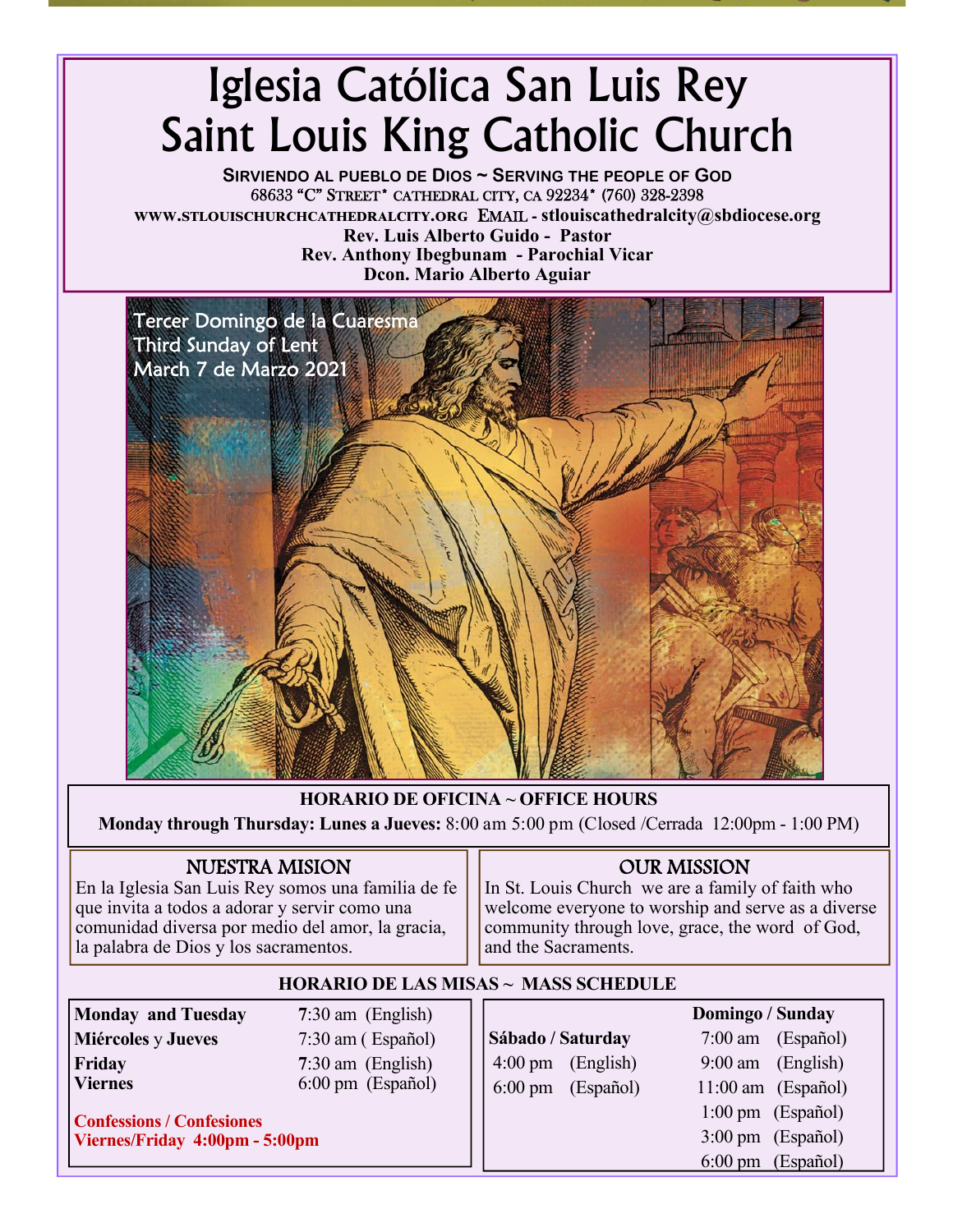### **San Bernardino Diocese Mission**

We, the church of San Bernardino, Are a community of believers in Jesus the Christ, called to impact family, neighborhood, and society with the gospel so that people's lives are filled with hope.



### **Misión de la Diócesis de San Bernardino**

Nosotros, la Iglesia de San Bernardino, somos una comunidad de creyentes en Jesús, el cristo, llamados a impactar positivamente a la familia, el vecindario y la sociedad con el evangelio, para que las vidas de las personas se llene de esperanza.

### **Parish Staff ~ Personal de la Parroquia**

| Rev. Luis A. Guido - Pastor<br>Rev. Anthony Ibegbunam - Parochial Vicar<br>Deacon Mario Alberto Aguiar<br>Mary Ellen Loresch - Bookkeeping<br>Deacon Jaime Rosas - Parish Facilities<br>Nancy Castillo - Religious Education<br>Rosa Castro - Youth Ministry<br>and Confirmation Coordinator<br>Isabel Salas - Ministry Coordinator and Media |                    | ext: 130<br>ext: 122<br>ext: 110<br>ext: 128<br>ext: 110<br>ext: 124<br>ext: 123<br>ext. 129 | lguido@sbdiocese.org<br>aibegbunam@sbdiocese.org<br>mloresch@sbdiocese.org<br>jrosas@sbdiocese.org<br>ncastillorodriguez@sbdiocese.org<br>rcastro@sbdiocese.org<br>isalas@sbdiocese.org |                                  |                  |  |
|-----------------------------------------------------------------------------------------------------------------------------------------------------------------------------------------------------------------------------------------------------------------------------------------------------------------------------------------------|--------------------|----------------------------------------------------------------------------------------------|-----------------------------------------------------------------------------------------------------------------------------------------------------------------------------------------|----------------------------------|------------------|--|
| Ministries and Sacraments ~ Ministerios y Sacramentos                                                                                                                                                                                                                                                                                         |                    |                                                                                              |                                                                                                                                                                                         |                                  |                  |  |
| Visita a los Enfermos                                                                                                                                                                                                                                                                                                                         |                    |                                                                                              | Lectors English Glenn Davis                                                                                                                                                             |                                  | $(415)$ 308-3455 |  |
| Samuel & Rosa Lopez                                                                                                                                                                                                                                                                                                                           | $(760)$ 251-9132   |                                                                                              | Lectores Español                                                                                                                                                                        |                                  |                  |  |
| Pastoral Council Chairwoman -                                                                                                                                                                                                                                                                                                                 |                    |                                                                                              | Ofelia Rubio y Ginez Apolinar                                                                                                                                                           |                                  | $(760)$ 534-4967 |  |
| Imelda Figueroa                                                                                                                                                                                                                                                                                                                               | $(760)$ 333-6322   |                                                                                              |                                                                                                                                                                                         | Fe y Caridad - Faith and Charity |                  |  |
| Coordinador / Sacristans                                                                                                                                                                                                                                                                                                                      |                    |                                                                                              | Faviola Camacho Valenzuela                                                                                                                                                              |                                  | $(760)$ 844-6629 |  |
| Imelda Figueroa y Alma Treviño                                                                                                                                                                                                                                                                                                                |                    |                                                                                              | $(760)$ 328-2398<br>Misas de Quinceaños - Rosa Castro                                                                                                                                   |                                  |                  |  |
| <b>Extraordinary Ministers of Eucharist</b>                                                                                                                                                                                                                                                                                                   |                    |                                                                                              | Servidores del Altar                                                                                                                                                                    |                                  |                  |  |
| Bertha Boyer (English)                                                                                                                                                                                                                                                                                                                        | $(760)$ 250-6784   |                                                                                              | Maria Imelda Rubio                                                                                                                                                                      |                                  | $(331)$ 250-0201 |  |
| Ministros Extraordinarios de Comunion (Español)                                                                                                                                                                                                                                                                                               |                    |                                                                                              | Francis Solorio                                                                                                                                                                         |                                  | $(760)$ 498-7077 |  |
| Juventino y Lorena Mora, Imelda Figueroa                                                                                                                                                                                                                                                                                                      |                    |                                                                                              | <b>Music Ministry</b>                                                                                                                                                                   |                                  |                  |  |
|                                                                                                                                                                                                                                                                                                                                               | $(760)$ 409-0279   |                                                                                              | Hospitalidad - Hospitality                                                                                                                                                              |                                  |                  |  |
| Youth Group - Grupo de Jóvenes                                                                                                                                                                                                                                                                                                                |                    |                                                                                              | Amalia Garcia, Mario Estrada, Maria Felix Martinez                                                                                                                                      |                                  |                  |  |
| Rosa Castro<br>(760) 328-2398 Ext. 123                                                                                                                                                                                                                                                                                                        |                    |                                                                                              | $(760)$ 409-1555                                                                                                                                                                        |                                  |                  |  |
| Ministerio de Duelo -                                                                                                                                                                                                                                                                                                                         |                    |                                                                                              | Prevención y Rescate                                                                                                                                                                    |                                  |                  |  |
| Alma Woo y Fabiola Alvares                                                                                                                                                                                                                                                                                                                    | $(760)$ 902-8151   |                                                                                              |                                                                                                                                                                                         | Jorge Alvarado y Fátima Huereca  | $(760)$ 285-3362 |  |
| Bereavement Support Dora Buchner (760) 702-5862                                                                                                                                                                                                                                                                                               |                    |                                                                                              | Señor de la Misericordia                                                                                                                                                                |                                  |                  |  |
| Grupo de Oración Maria Rico                                                                                                                                                                                                                                                                                                                   | $(760) 851 - 1811$ |                                                                                              | Martha Herrera                                                                                                                                                                          |                                  | $(760)$ 834-5696 |  |



Buscanos en Facebook @stlouiscatholicchurch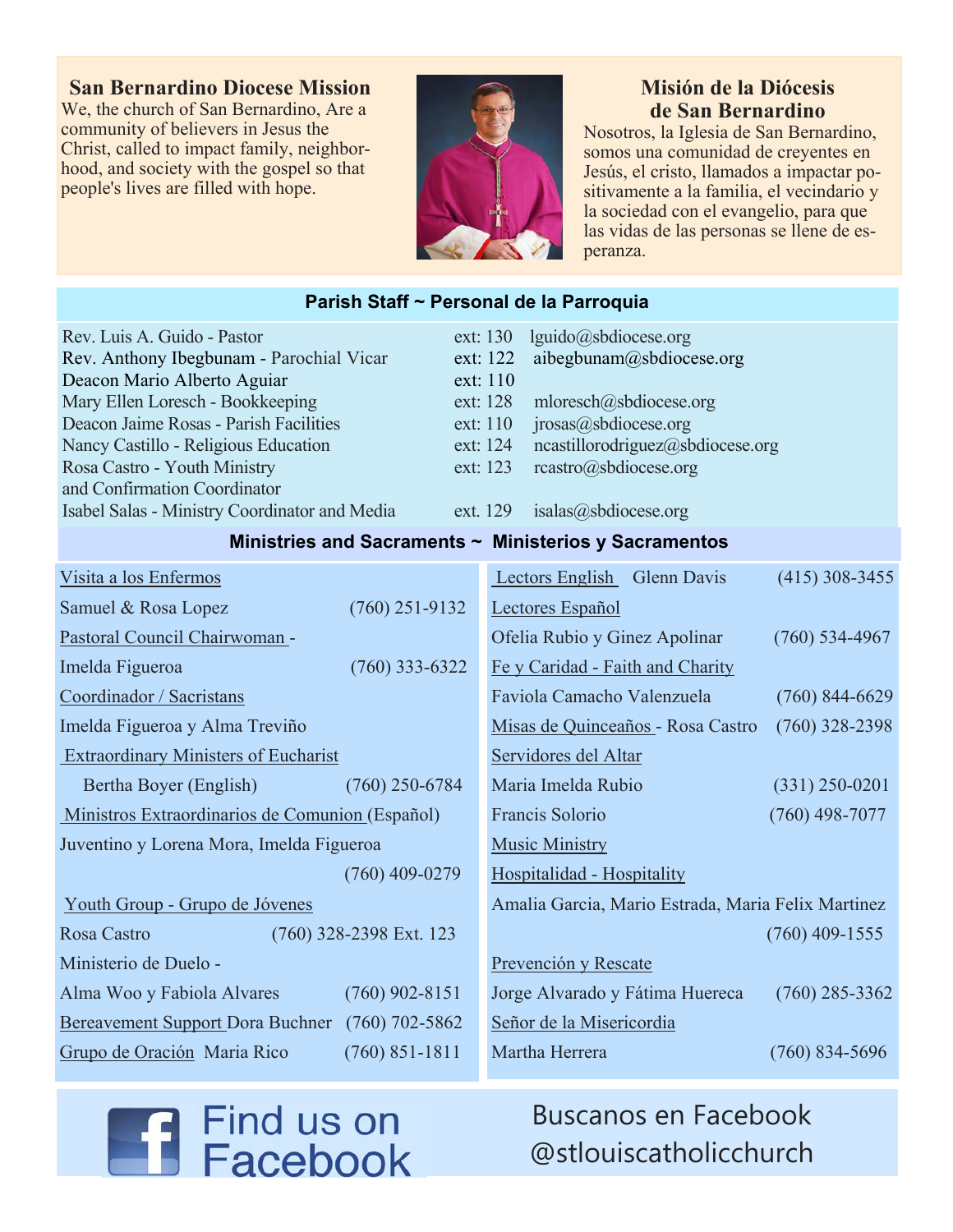ATTENTION GRADUATING SENIORS! SCHOLARSHIP AVAILABLE! Are you planning to attend college? Do you meet these qualifications? Are you Catholic? Are you Hispanic? Do you attend Cathedral City High School? Do you have good grades?<br>Do you participate in community service?



If you do, this scholarship was designed especially for you. Go to www.iegives.org/student/overview to apply for the James Buchner Memorial Scholarship application. Don't wait! Go online and complete your application this week. Application deadline is March 31st. For any questions please call your school counselor. GOOD LUCK.

*ATENCION ESTUDIANTES DE ULTIMO AÑO DE PREPARATORIA. BECAS DISPONIBLES Estas planeando asistir al colegio? Cumples con los siguientes requisitos? Eres Católico? Eres Hispano? Eres estudiante de la Cathedral City High School? Tienes Buenos grados? Participas en Servicio Comunitario?* 

*Si cumples con estos requisitos, esta beca fue diseñada especialmente para ti. Visita el sitio www.iegives.org/student/overview para solicitarla beca James Buchner Memorial Scholarship. No esperes, completa la aplicación esta semana. Fecha limite para entregarlas es el 31 de Marzo. Para mas preguntas por favor comuníquese con su consejero de su escuela. BUENA SUERTE.* 

Diocesan Development Fund Fondo del Desarrollo Diocesano

**March 2 de Marzo, 2021** 

**Our Goal:** \$37,275.00 (Meta Diocesana) **Pledges made:** \$10,617.00 (Promesas) **Gifts Received:** \$4,672.98 (Aportaciones) **Donors:** 44 (Donantes) Percent of Goal: 12.54% porciento de la meta.

*Thank you/Gracias* 

 Our parish offers Online Giving This will allow you to make contributions to our Church without writing checks or worrying about cash donations. For additional information, or to sign up, visit our website at

www.stlouischurchcathedralcity.org or call the parish office at 760-328-2398



Nuestra parroquia ofrece Online Giving. Un sitio web donde puedes ofrecer tus donaciones en línea sin tener que preocuparte de escribir cheques o cargar efectivo. Para mas información o para registrarte visita nuestra pagina Web www.stlouischurchcathedralcity.org o llama a la oficina al 760-328-2398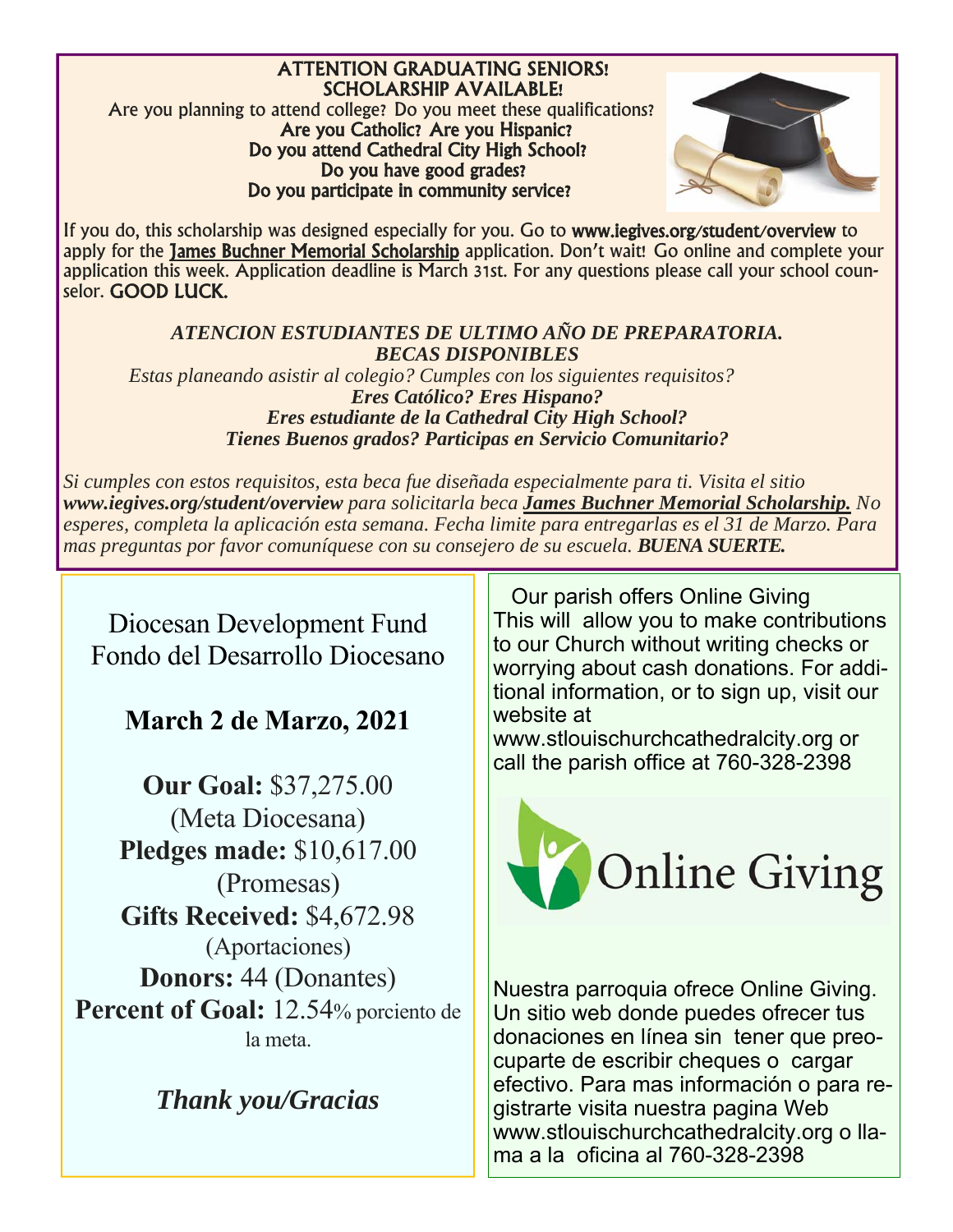### **Tercer Domingo de la Cuaresma /7 de marzo de 2021**

### LECTURAS DEL DOMINGO

**Primera lectura:** Porque en seis días hizo el Señor el cielo, la tierra y el mar y lo que hay en ellos. Y el séptimo día descansó: (Ex 20,11)

**Salmo:** Señor, tú tienes palabras de vida eterna. (Sal 18)

**Segunda lectura:** Pues lo necio de Dios es más sabio que los hombres; y lo débil de Dios es más fuerte que los hombres. (1 Corintios 1:25)

**Evangelio:** "Destruyan este templo y en tres días lo reconstruiré". (Jn 2,19

### **Las lecturas de la semana del 7 de marzo de 2021**

Domingo: Ex 20, 1-17 o 20, 1-3. 7-8. 12-17/Sal 18, 8. 9. 10. 11 [Jn 6, 68]/1 Cor 1, 22-25/Jn 2, 13-25 o Ex 17, 3-7/Sal 94, 1-2. 6-7. 8-9 [8]/Rom 5, 1-2. 5-8/Jn 4, 5-42 o 4, 5-15. 19-26. 39. 40-42 Lunes: 2 Re 5, 1-15/Sal 41, 2. 3; 43, 3. 4 [cfr. 42, 3]/Lc 4, 24-30 Martes: Dn 3, 25. 34-43/Sal 24, 4-5. 6 y 7. 8-9 [6]/Mt 18, 21-35 Miércoles: Dt 4, 1. 5-9/Sal 147, 12-13. 15-16. 19-20]/Mt 5, 17-19 Jueves: Jr 7, 23-28/Sal 94, 1-2. 6-7. 8-9 [8]/Lc 11, 14-23 Viernes: Os 14, 2-10/Sal 80, 6-8. 8-9. 10-11. 14 y 17 [cfr. 11 y 9]/Mc 12, 28-34 Sábado: Os 6, 1-6/Sal 50, 3-4. 18-19. 20-21 [cfr. Os 6, 6]/Lc 18, 9-14 Domingo siguiente: 2 Cr 36, 14-16. 19-23/Sal 136, 1-2. 3. 4-5. 6 [6]/Ef 2, 4-10/Jn 3, 14-21 o 1 Sm 16, 1. 6- 7. 10-13/Sal 22, 1-3. 3-4 5. 6 [1]/Ef 5, 8-14/Jn 9, 1-41 o 9, 1. 6-9. 13-17. 34-38

### **Las conmemoraciones de la semana del 7 de marzo de 2021**

- Domingo: 3er Domingo de Cuaresma
- Lunes: San Juan de Dios, religioso
- Martes: Santa Francisca Romana, religiosa
- Domingo siguiente: 4º Domingo de Cuaresma; Inicio del horario de verano

### **Third Sunday of Lent / March 7, 2021**

### SUNDAY'S READINGS

**First Reading:** In six days the LORD made the heavens and the earth, the sea and all that is in them; but on the seventh day he rested. (Ex 20:11)

**Psalm:** Lord, you have the words of everlasting life. (Ps 19)

**Second Reading:** For the foolishness of God is wiser than human wisdom, and the weakness of God is stronger than human strength. (1 Cor 1:25)

**Gospel:** "Destroy this temple and in three days I will raise it up." (Jn 2:19)

### WEEKLY READINGS AND OBSERVANCES

### **Readings for the week of March 7, 2021**

| Ex 20:1-17 or 20:1-3, 7-8, 12-17/Ps 19:8, 9, 10, 11 [Jn 6:68c]/1 Cor 1:22-25/Jn 2:13-25 or Ex<br>Sunday:    |  |
|-------------------------------------------------------------------------------------------------------------|--|
| 17:3-7/Ps 95:1-2, 6-7, 8-9 [8]/Rom 5:1-2, 5-8/Jn 4:5-42 or 4:5-15, 19b-26, 39a, 40-42                       |  |
| 2 Kgs 5:1-15ab/Ps 42:2, 3; 43:3, 4 [cf 42:3]/Lk 4:24-30<br>Monday:                                          |  |
| Dn 3:25, 34-43/Ps 25:4-5ab, 6 and 7bc, 8-9 [6a]/Mt 18:21-35<br>Tuesday:                                     |  |
| Wednesday:<br>Dt 4:1, 5-9/Ps 147:12-13, 15-16, 19-20]/Mt 5:17-19                                            |  |
| Jer 7:23-28/Ps 95:1-2, 6-7, 8-9 [8]/Lk 11:14-23<br>Thursday:                                                |  |
| Hos 14:2-10/Ps 81:6c-8a, 8bc-9, 10-11ab, 14 and 17 [cf. 11 and 9a]/Mk 12:28-34<br>Friday:                   |  |
| Hos 6:1-6/Ps 51:3-4, 18-19, 20-21ab [cf. Hos 6:6]/Lk 18:9-14<br>Saturday:                                   |  |
| Next Sunday: 2 Chr 36:14-16, 19-23/Ps 137:1-2, 3, 4-5, 6 [6ab]/Eph 2:4-10/Jn 3:14-21 or 1 Sm 16:1b, 6-7, 10 |  |
| $-13a/Ps$ 23:1-3a, 3b-4m 5, 6 [1]/Eph 5:8-14/Jn 9:1-41 or 9:1, 6-9, 13-17, 34-38                            |  |

### **Observances for the week of March 7, 2021**

- Sunday: 3rd Sunday of Lent
- Monday: St. John of God, Religious
- Tuesday: St. Frances of Rome, Religious
- Next Sunday: 4th Sunday of Lent; Daylight Saving Time begins ©LPi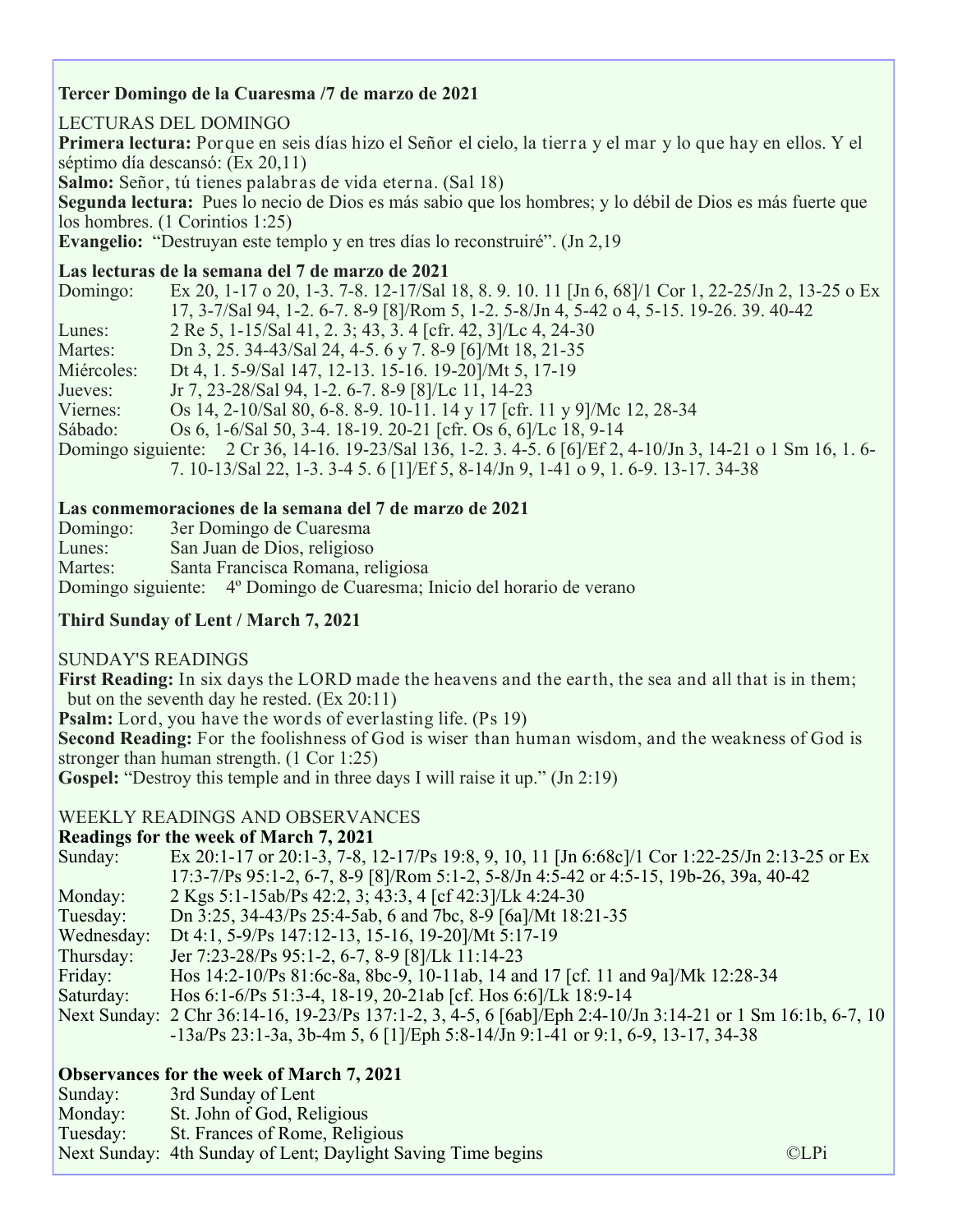| Mass Intentions of the Week ~ Intenciones de Misas de la Semana |                                                                                                            |  |  |  |
|-----------------------------------------------------------------|------------------------------------------------------------------------------------------------------------|--|--|--|
| Saturday - Sábado 6                                             |                                                                                                            |  |  |  |
| $4:00$ pm                                                       | For the special intentions of Saint Louis community.                                                       |  |  |  |
| $6:00$ pm                                                       | Por el eterno descanso de Ciro Cruz+ y Karen Loy+.                                                         |  |  |  |
|                                                                 | Por el eterno descanso de Jesús Espinoza+.                                                                 |  |  |  |
|                                                                 | Por el eterno descanso de María Paula y José Santos Villalobos+.                                           |  |  |  |
| <b>Sunday - Domingo 7</b>                                       |                                                                                                            |  |  |  |
| 7:00 a m                                                        | Por el eterno descanso de María Celina González+.                                                          |  |  |  |
|                                                                 | Por Emely Velasco y Patricia Castillo en sus cumpleaños.                                                   |  |  |  |
|                                                                 | Por las intenciones especiales de Eduardo Arellano.                                                        |  |  |  |
| $9:00$ am                                                       | In gratitude for Rosario Ruiz Hernández.                                                                   |  |  |  |
|                                                                 | For the eternal repose of the soul of Jose Guadalupe Ruiz+ and for the Souls of Purgatory.                 |  |  |  |
|                                                                 | For the eternal repose of the soul of Alfredo Sanchez Benitez+.                                            |  |  |  |
| $11:00$ am                                                      | Por Lupe Escobar en su cumpleaños y por el eterno descanso de Jose Francisco Escobar+.                     |  |  |  |
|                                                                 | Por la salud de Ermilo Noriega & Daniel Jesús Márquez.<br>Por la salud de la Familias Garibay & Melendrez. |  |  |  |
|                                                                 | Por el eterno descanso de Arlene López+.                                                                   |  |  |  |
| $1:00$ pm                                                       | Por las Almas del Purgatorio y por la conversión de Jesús Alonzo Zavala.                                   |  |  |  |
|                                                                 | Por las intenciones especiales de Rafael García.                                                           |  |  |  |
| $6:00$ pm                                                       | Por el eterno descanso de Antonia Reyes Girón+.                                                            |  |  |  |
|                                                                 | Por el eterno descanso de Ramona Esparza Sahagun+.                                                         |  |  |  |
|                                                                 | Por el eterno descanso de Antonio Francisco Salinas Reza+.                                                 |  |  |  |
|                                                                 | Por el eterno descanso de Emma Carrillo Pinedo+.                                                           |  |  |  |
| <b>Monday - Lunes 8</b>                                         |                                                                                                            |  |  |  |
| $7:30$ am                                                       | For the special intentions of the Corado Family.                                                           |  |  |  |
|                                                                 | For the eternal repose of the soul of William Richard Keller+.                                             |  |  |  |
| <b>Tuesday - Martes 9</b>                                       |                                                                                                            |  |  |  |
| $7:30$ am                                                       | For Arileene Hernandez on her birthday.                                                                    |  |  |  |
|                                                                 | For the eternal repose of the soul of Jose Guadalupe Ruiz $+$ and for the Souls of Purgatory.              |  |  |  |
|                                                                 | For the special intentions of the Corado Family.                                                           |  |  |  |
|                                                                 | <b>Wednesday - Miércoles 10</b>                                                                            |  |  |  |
| $7:30$ am                                                       | Por las intenciones especiales de la familia Corado.                                                       |  |  |  |
|                                                                 | Por la salud de Ignacio Quintero Quiroz.                                                                   |  |  |  |
|                                                                 | Por Leonardo Quintero Soriano en su cumpleaños.                                                            |  |  |  |
|                                                                 | <b>Thursday - Jueves 11</b>                                                                                |  |  |  |
| $7:30$ am                                                       | Por las intenciones especiales de la familia Corado.                                                       |  |  |  |
|                                                                 | Por el eterno descanso de Rebecca & Azucena Álvarez+.                                                      |  |  |  |
| <b>Friday - Viernes 12</b><br>$7:30$ am                         |                                                                                                            |  |  |  |
| $5:00$ pm                                                       | For the special intentions of Saint Louis community.<br>Por los niños no nacidos.                          |  |  |  |
|                                                                 | Por la conversión de Jesús Alonzo Zavala y por las Almas del purgatorio.                                   |  |  |  |
|                                                                 | Por las intenciones especiales de la familia Corado.                                                       |  |  |  |
|                                                                 | Intención de la veladora del Tabernáculo                                                                   |  |  |  |
| <b>Tabernacle Candle Intention</b>                              |                                                                                                            |  |  |  |
|                                                                 |                                                                                                            |  |  |  |
| <b>March/Marzo 8-12</b>                                         |                                                                                                            |  |  |  |

Por los niños no nacidos.

Tenemos una veladora en el tabernáculo para intenciones, usted puede solicitar una intención por una semana, la donación por la intención es de \$20. Su intención también estará en el boletín de la misma semana. Debe de ir a la oficina por lo menos dos semanas de anticipación para solicitar su intención. Bendiciones.



We have an intention candle lit next to the tabernacle, you can request an intention for a week. Your intention will be in the bulletin for a week. The donation for the intention is \$20. Please go to the office at least two weeks in advance to request your intention. Blessings.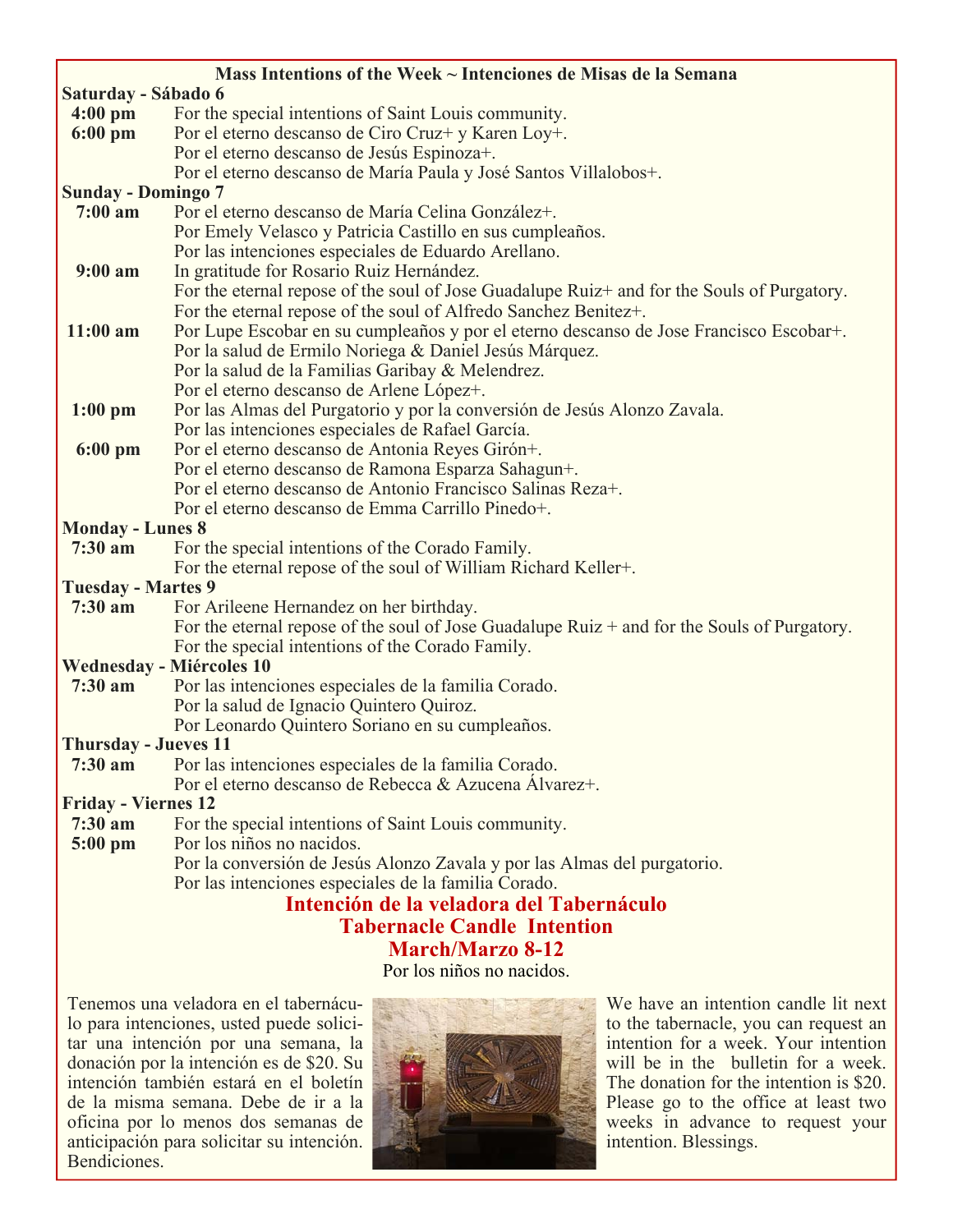## **TERCER DOMINGO DE CUARESMA**



## El regalo de la ley

volcados hacia ti,

Dios de amor. diste el don de la ley a Moisés para que el pueblo caminara iluminado por tu amor. En cada época nos llamas otra vez: corazón, mente, alma y fortaleza

y amando al prójimo como a nosotros mismos. Aunque caigamos una y otra vez, danos la fortaleza de cumplir tu voluntad, de ser justos, compasivos y humildes. Te lo pedimos por Cristo nuestro Señor. Amén.

## Domingo, 7 de marzo de 2021 Guarden mis preceptos

Lecturas del día: Éxodo 20:1-17; Salmo 19:8, 9, 10, 11; 1 Corintios 1:22-25; Juan 2:13-25. A menudo se considera que los Diez Mandamientos son un reglamento. Aun cuando se cumplan al pie de la letra, siempre existe la posibilidad de perder de vista su gran significado. Ahora bien, ¿y si todos eligieran vivir conforme a la ley Dios?

Los Diez Mandamientos establecen la estructura de una sociedad justa y de paz. Si los abordamos en términos de visión, veremos que nos ayudan a vivir en paz con el vecino. En la lectura del Éxodo, Dios promete bendiciones "por mil generaciones cuando me aman y guardan mis preceptos". ¡Cuántos recibirán bendiciones a partir de la rectitud de los justos!

Es evidente el efecto expansivo del pecado. Es difícil romper los patrones de conducta intrafamiliar dañinos, y las acciones de quienes nos rodean inciden en nuestra forma de vivir.

Jesús tenía conflictos con los líderes religiosos de su tiempo, pues éstos discrepaban de cómo él interpretaba el sentido de cumplir la ley de Dios. Nada había de malo en que ellos quisieran obedecer los mandamientos de Dios, pero quizás la intensidad de su enfoque habría hecho que no se dieran cuenta de que la ley era la visión amplia y hermosa de una sociedad justa y de paz. Ore con los Mandamientos. ¿Cuáles le resultan más difíciles? ¿Cómo los cumplirá para hacer de éste un mundo más justo y de mayor paz?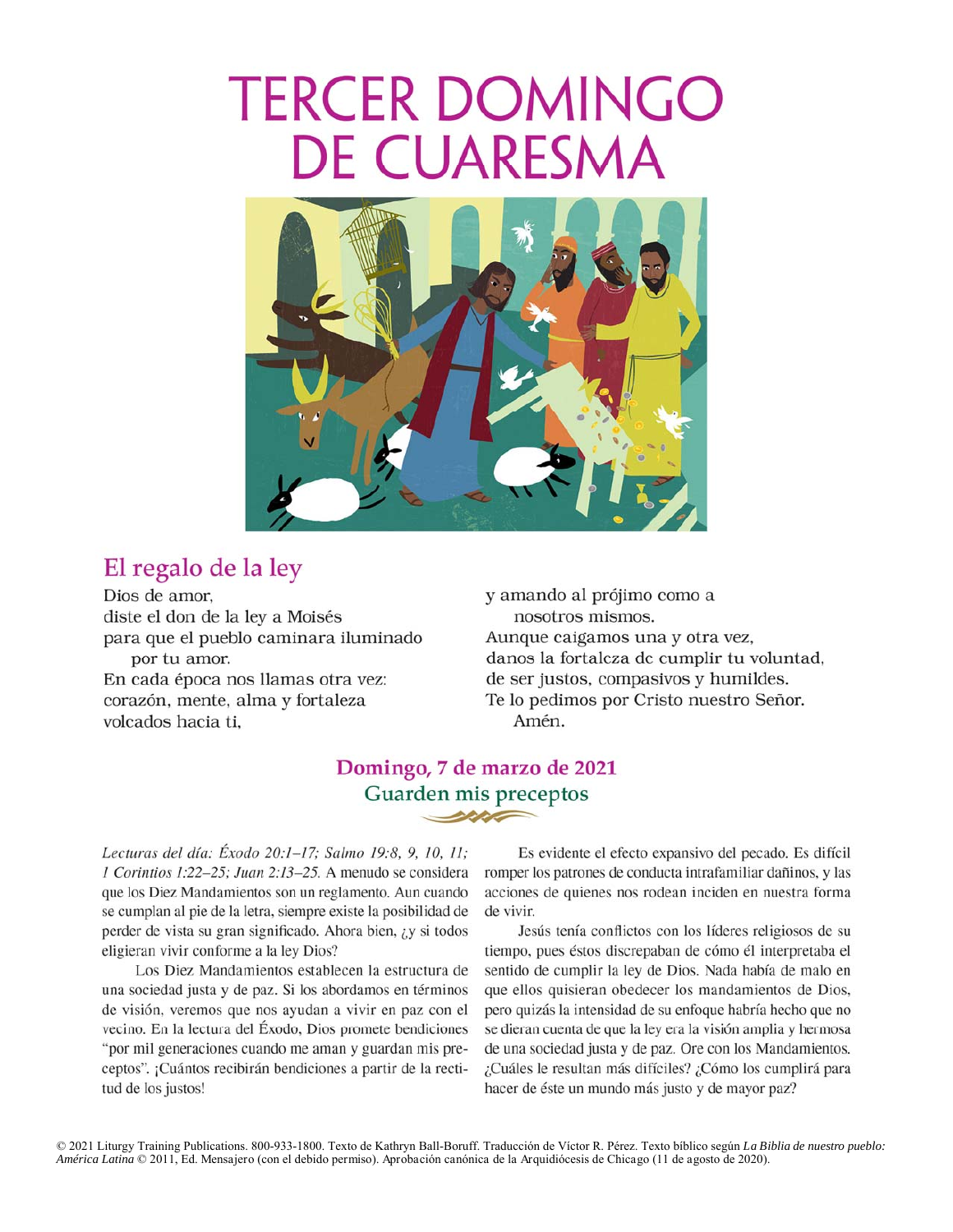# **THIRD SUNDAY OF LENT**



## The Gift of the Law

Loving God, you gave the gift of the law to Moses that the people might walk in the light of your love. In every age you call us back—

heart, mind, soul, and strength turned to you,

our neighbor loved as ourselves. Though we fall time and again, give us the strength to do your will. to act justly, be merciful, and walk humbly with you.

We ask this through Christ our Lord. Amen.

## Sunday, March 7, 2021 **Keep My Commandments**

Today's readings: Exodus 20:1-17; Psalm 19:8, 9, 10, 11; 1 Corinthians 1:22-25; John 2:13-25. The Ten Commandments are often considered to be a list of rules. Even when followed with great care, a person may miss out on the broader vision they embody. What if every person chose to live in accord with God's law? What if each person strove toward this ideal?

The Ten Commandments set out the framework for a just and peaceful society. If the Commandments are approached as a vision, we can see how they help us live in right relationship with those around us. In the reading from Exodus, God proclaims a blessing that proceeds to "the thousandth generation . . . of those who love me and keep

my commandments." How many receive blessing from the righteousness of the just one!

The ripple effect of sin is evident. Family patterns that are damaging are hard to break, and the actions of those around us affect the way we live in the world.

Jesus often came into conflict with the religious leaders of his day because they differed in their interpretation of what it meant to keep God's law. There was not anything wrong with their desire to obey God's Commandments. Perhaps, though, the intensity of their focus caused them to lose a sense that the law was a vision for a just and peaceful society. Pray with the Commandments. How can they help you work toward a just world?

© 2021 Liturgy Training Publications. 800-933-1800. Written by Kathryn Ball-Boruff. Permission to publish granted by the Archdiocese of Chicago, on July 6, 2020.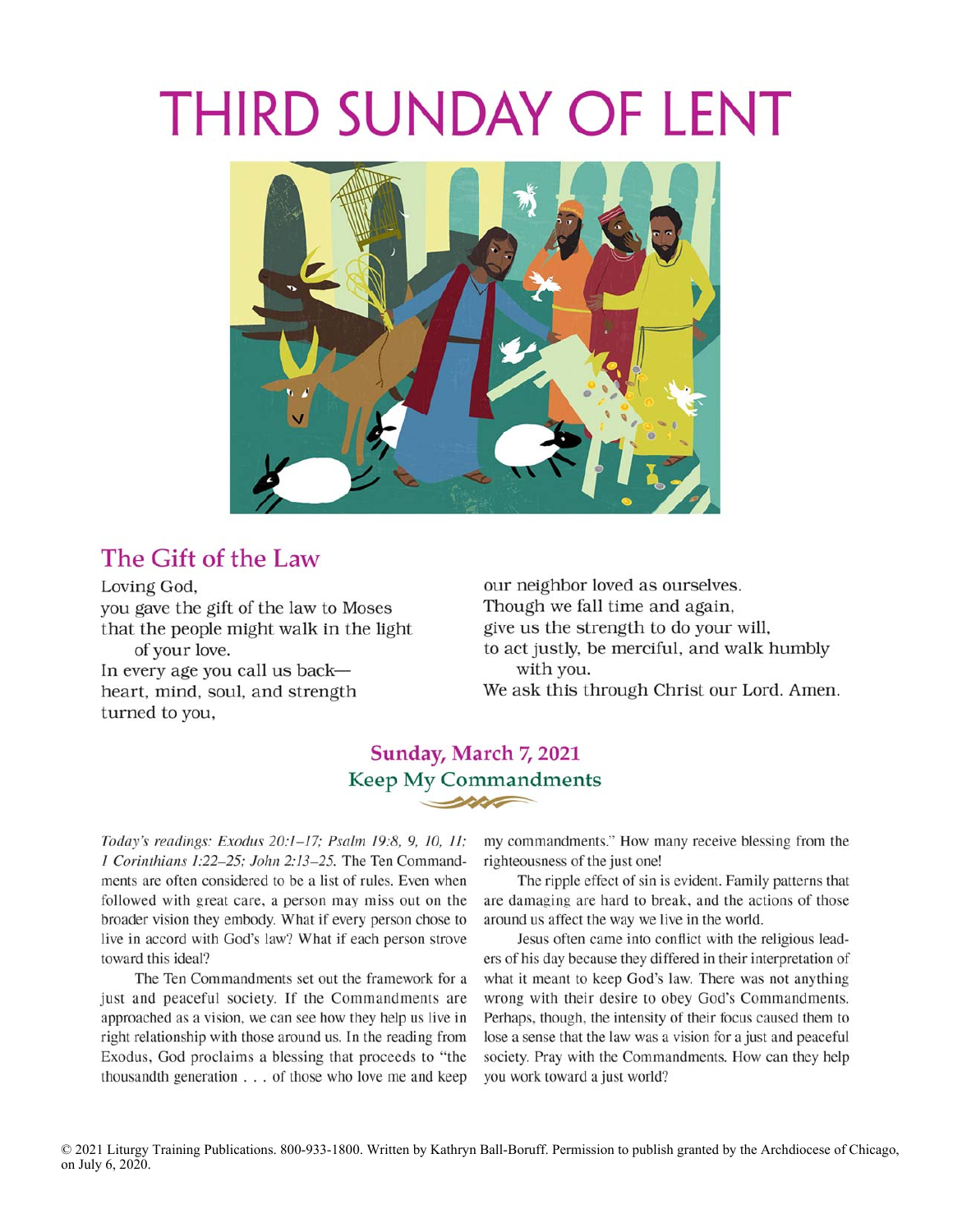## **Lecturas del próximo fin de semana: Cuarto Domingo de Cuaresma Domingo 14 de Marzo - Ciclo B**

### **Primera lectura**

**Lectura del segundo libro de las Crónicas (36:14-16.19-23):** En aquellos días, todos los jefes de los sacerdotes y el pueblo multiplicaron sus infidelidades, según las costumbres abominables de los gentiles, y mancharon la casa del Señor, que él se había construido en Jerusalén. El Señor, Dios de sus padres, les envió desde el principio avisos por medio de sus mensajeros, porque tenía compasión de su pueblo y de su morada. Pero ellos se burlaron de los mensajeros de Dios, despreciaron sus palabras y se mofaron de sus profetas, hasta que subió la ira del Señor contra su pueblo a tal punto que ya no hubo remedio. Los caldeos incendiaron la casa de Dios y derribaron las murallas de Jerusalén; pegaron fuego a todos sus palacios y destruyeron todos sus objetos preciosos. Y a los que escaparon de la espada los llevaron cautivos a Babilonia, donde fueron esclavos del rey y de sus hijos hasta la llegada del reino de los persas; para que se cumpliera lo que dijo Dios por boca del profeta Jeremías: «Hasta que el país haya pagado sus sábados, descansará todos los días de la desolación, hasta que se cumplan los setenta años.» En el año primero de Ciro, rey de Persia, en cumplimiento de la palabra del Señor, por boca de Jeremías, movió el Señor el espíritu de Ciro, rey de Persia, que mandó publicar de palabra y por escrito en todo su reino: «Así habla Ciro, rey de Persia: "El Señor, el Dios de los cielos, me ha dado todos los reinos de la tierra. Él me ha encargado que le edifique una casa en Jerusalén, en Judá. Quien de entre vosotros pertenezca a su pueblo, ¡sea su Dios con él, y suba!"» **Palabra de Dios**

### **Salmo Responsorial** 136 R. *Que se me pegue la lengua al paladar si no me acuerdo de ti*

### **Segunda Lectura**

**Lectura de la carta del apóstol san Pablo a los Efesios (2:L4-10):** Dios, rico en misericordia, por el gran amor con que nos amó, estando nosotros muertos por los pecados, nos ha hecho vivir con Cristo –por pura gracia estáis salvados–, nos ha resucitado con Cristo Jesús y nos ha sentado en el cielo con él. Así muestra a las edades futuras la inmensa riqueza de su gracia, su bondad para con nosotros en Cristo Jesús. Porque están salvados por su gracia y mediante la fe. Y no se debe a ustedes, sino que es un don de Dios; y tampoco se debe a las obras, para que nadie pueda presumir. Pues somos obra suya. Nos ha creado en Cristo Jesús, para que nos dediquemos a las buenas obras, que él nos asignó para que las practicásemos. **Palabra de Dios**

### **Evangelio**

**Lectura del santo evangelio según san Juan (3:14-21):** En aquel tiempo, dijo Jesús a Nicodemo: «Lo mismo que Moisés elevó la serpiente en el desierto, así tiene que ser elevado el Hijo del hombre, para que todo el que cree en él tenga vida eterna. Tanto amó Dios al mundo que entregó a su Hijo único para que no perezca ninguno de los que creen en él, sino que tengan vida eterna. Porque Dios no mandó su Hijo al mundo para juzgar al mundo, sino para que el mundo se salve por él. El que cree en él no será juzgado; el que no cree ya está juzgado, porque no ha creído en el nombre del Hijo único de Dios. El juicio consiste en esto: que la luz vino al mundo, y los hombres prefirieron la tiniebla a la luz, porque sus obras eran malas. Pues todo el que obra perversamente detesta la luz y no se acerca a la luz, para no verse acusado por sus obras. En cambio, el que realiza la verdad se acerca a la luz, para que se vea que sus obras están hechas según Dios.» **Palabra del Señor**

> Publicado en Ciudad Redonda www.ciudadredonda.org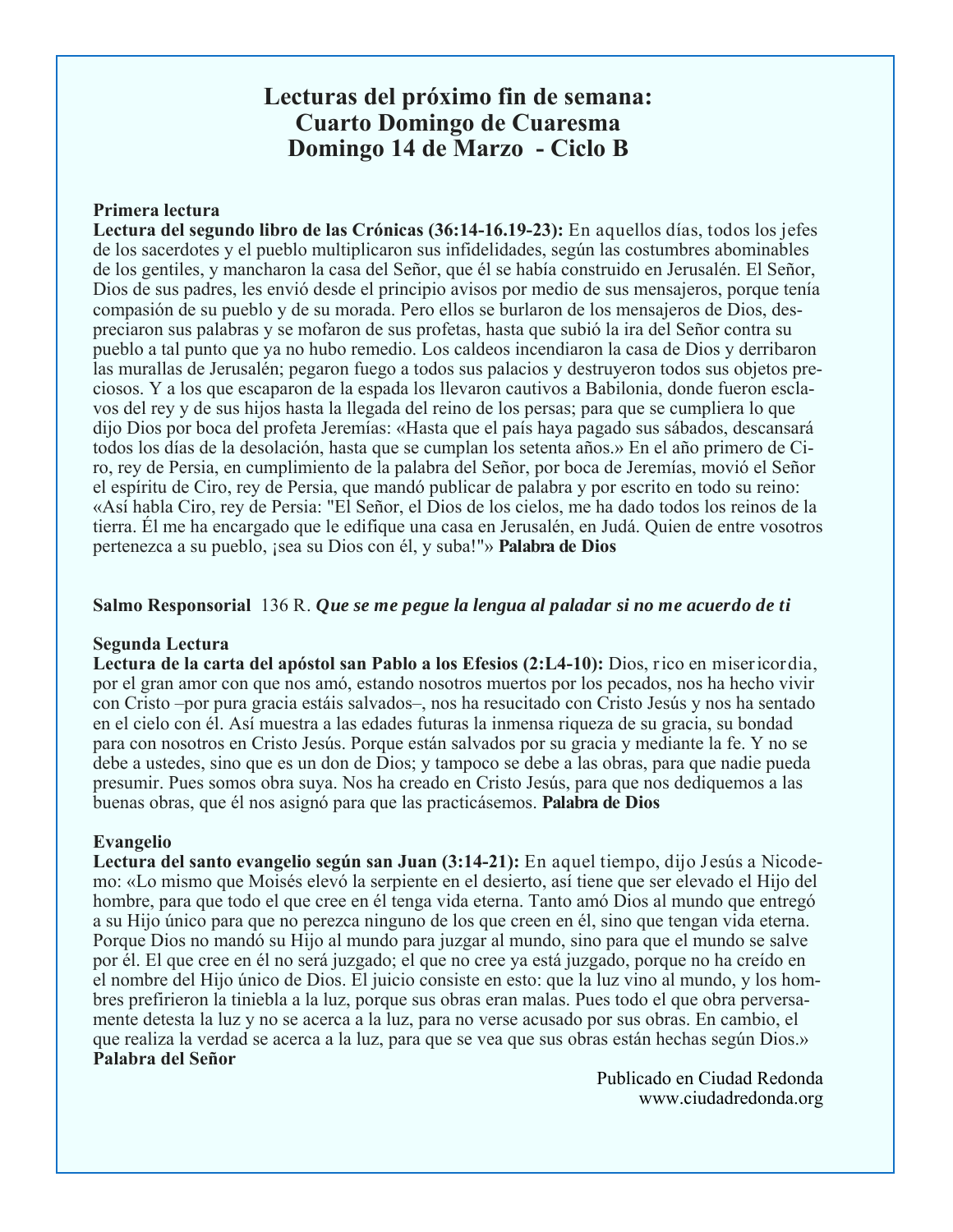## **Readings for next weekend: Fourth Sunday of Lent Sunday, March 14 - Cycle B**

### **First Reading**

**Reading from the second book of Chronicles (36: 14-16):** In those days, all the princes of Judah, the priests, and the people added infidelity to infidelity, practicing all the abominations of the nations and polluting the LORD's temple which he had consecrated in Jerusalem. Early and often did the LORD, the God of their fathers, send his messengers to them, for he had compassion on his people and his dwelling place. But they mocked the messengers of God, despised his warnings, and scoffed at his prophets, until the anger of the LORD against his people was so inflamed that there was no remedy. Their enemies burnt the house of God, tore down the walls of Jerusalem, set all its palaces afire, and destroyed all its precious objects. Those who escaped the sword were carried captive to Babylon, where they became servants of the king of the Chaldeans and his sons until the kingdom of the Persians came to power. All this was to fulfill the word of the LORD spoken by Jeremiah: "Until the land has retrieved its lost Sabbaths, during all the time it lies waste it shall have rest while seventy years are fulfilled." In the first year of Cyrus, king of Persia, in order to fulfill the word of the LORD spoken by Jeremiah, the LORD inspired King Cyrus of Persia to issue this proclamation throughout his kingdom, both by word of mouth and in writing: "Thus says Cyrus, king of Persia: All the kingdoms of the earth the LORD, the God of heaven, has given to me, and he has also charged me to build him a house in Jerusalem, which is in Judah. Whoever, therefore, among you belongs to any part of his people, let him go up, and may his God be with him!" **The word of the Lord** 

**Responsorial Psalm** 137 R. *Let my tongue be silenced, if I ever forget you!* 

### **Second Reading**

**A reading from the letter of Saint Paul to the Ephesians (2:4-10):** Brothers and sisters: God, who is rich in mercy, because of the great love he had for us, even when we were dead in our transgressions, brought us to life with Christ — by grace you have been saved —, raised us up with him, and seated us with him in the heavens in Christ Jesus, that in the ages to come He might show the immeasurable riches of his grace in his kindness to us in Christ Jesus. For by grace you have been saved through faith, and this is not from you; it is the gift of God; it is not from works, so no one may boast. For we are his handiwork, created in Christ Jesus for the good works that God has prepared in advance, that we should live in them **The word of the Lord** 

### **Gospel**

**A reading from the holy Gospel according to John (3:14-21)** Jesus said to Nicodemus: "Just as Moses lifted up the serpent in the desert, so must the Son of Man be lifted up, so that everyone who believes in him may have eternal life." For God so loved the world that he gave his only Son, so that everyone who believes in him might not perish but might have eternal life. For God did not send his Son into the world to condemn the world, but that the world might be saved through him. Whoever believes in him will not be condemned, but whoever does not believe has already been condemned, because he has not believed in the name of the only Son of God. And this is the verdict, that the light came into the world, but people preferred darkness to light, because their works were evil. For everyone who does wicked things hates the light and does not come toward the light, so that his works might not be exposed. But whoever lives the truth comes to the light, so that his works may be clearly seen as done in God. **The Gospel of the Lord** 

> Publish by Ciudad Redonda www.ciudadredonda.org